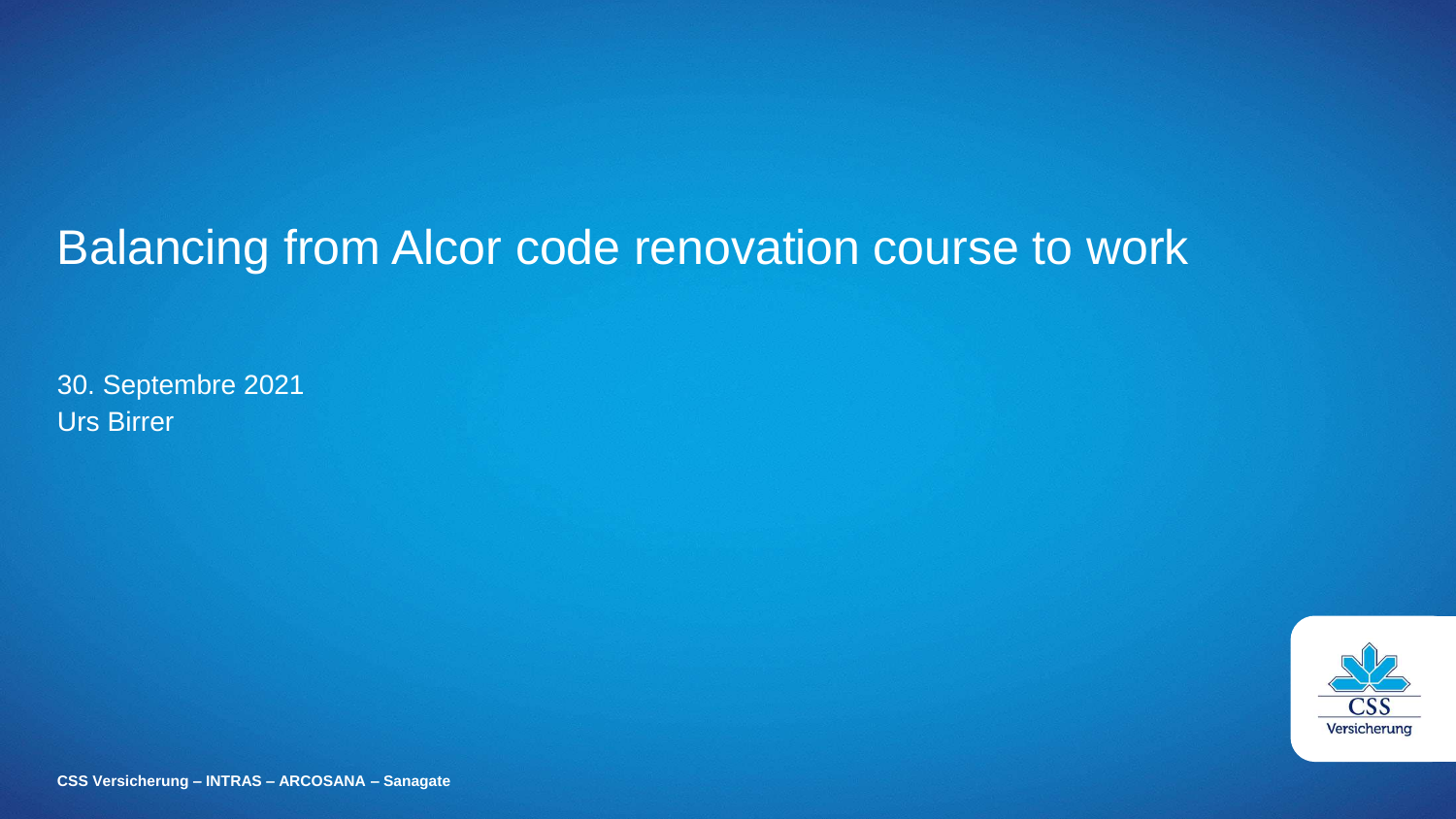### **Content**

- Working with unfamiliar and untested code
	- Dos and don'ts
	- Process of putting tests in place
	- My top list
- Experimenting with mutation tests
- Conclusion

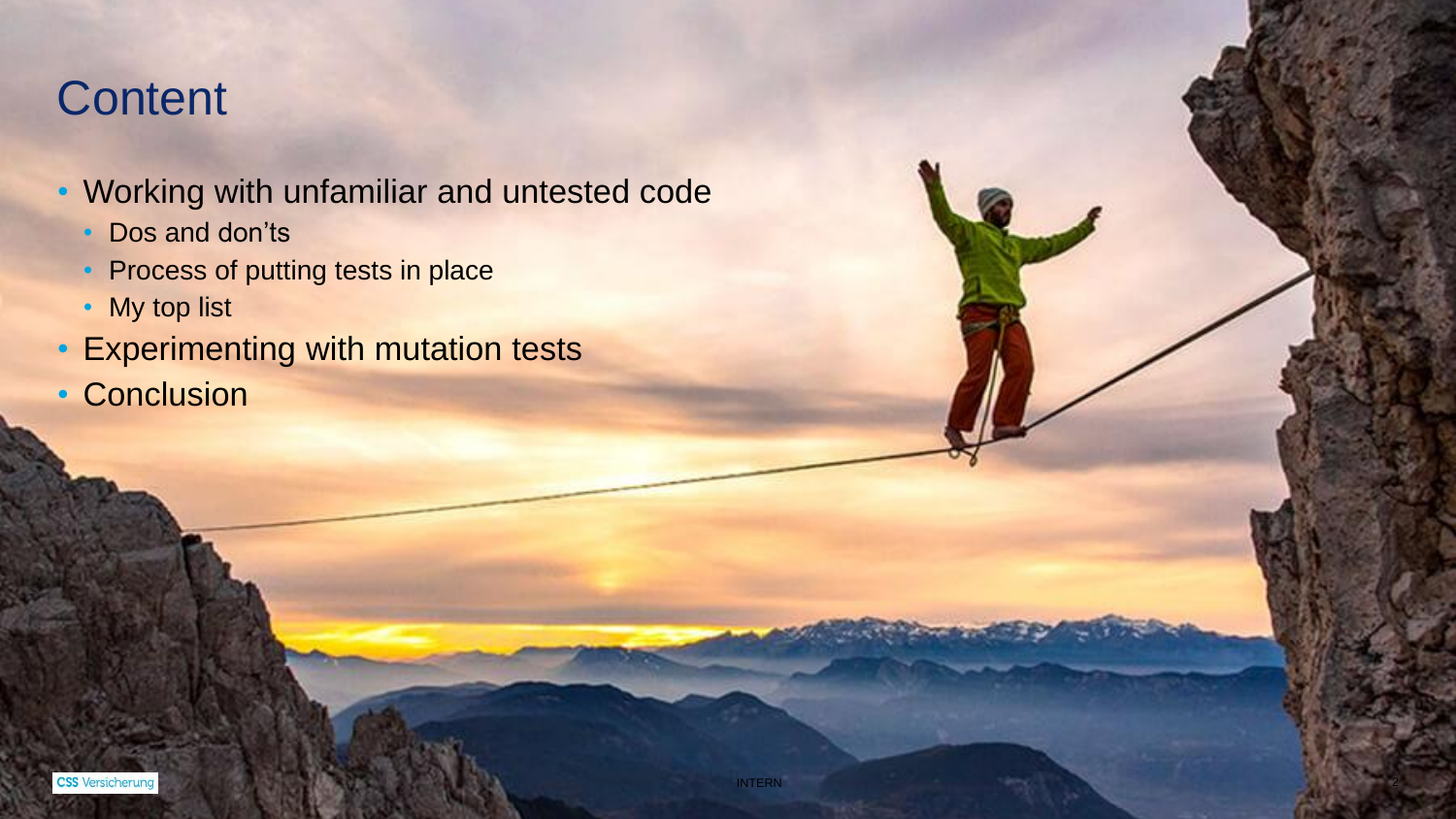## Dos and don'ts

- You should…
	- use the IDE for refactorings as often as possible
	- remember that legacy code «pays the bills»
	- know that every code without tests, is (kind of) legacy code
- You shouldn't…
	- change the public signature
	- don't fix a bug while refactoring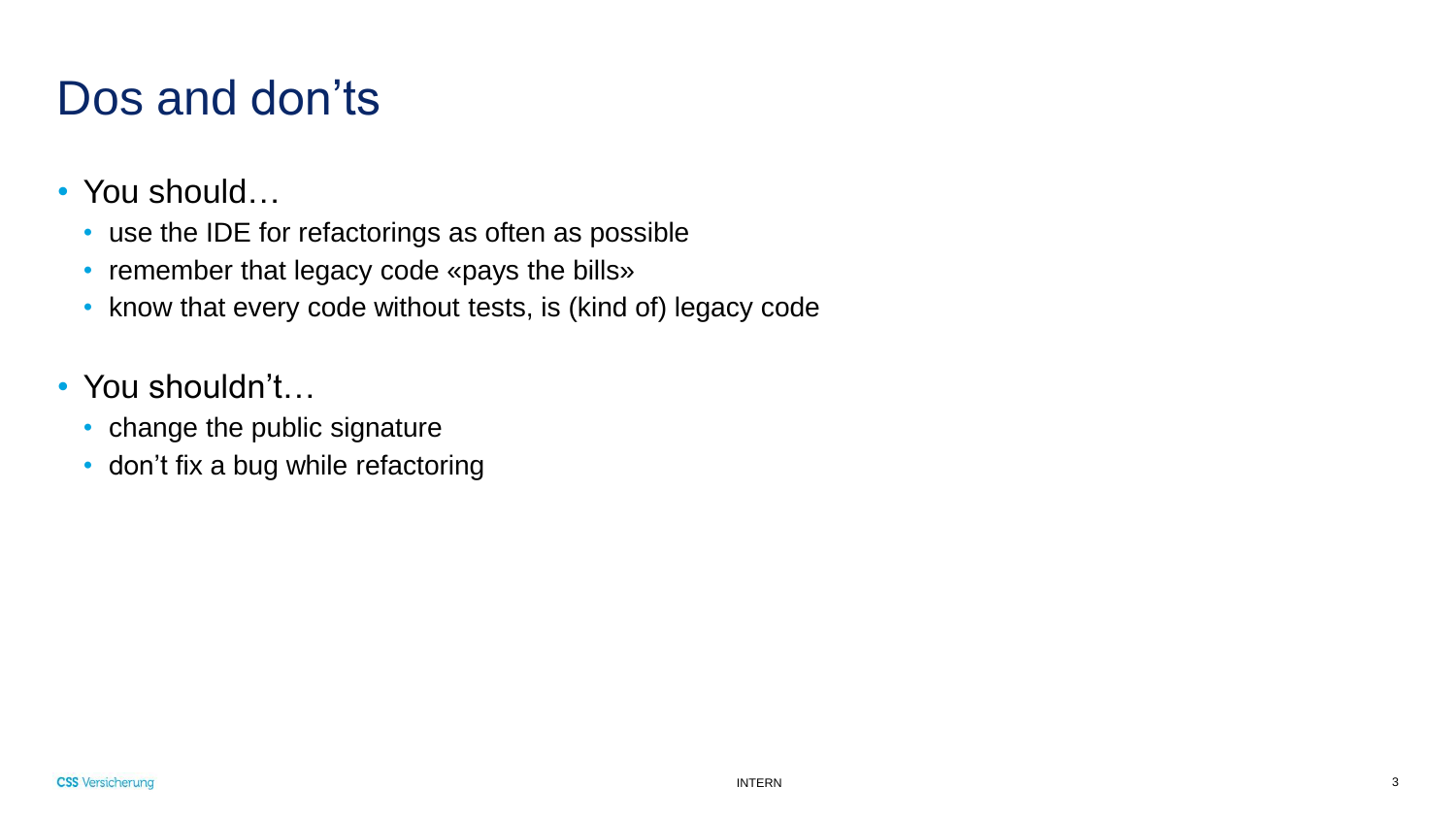### Process of putting tests in place

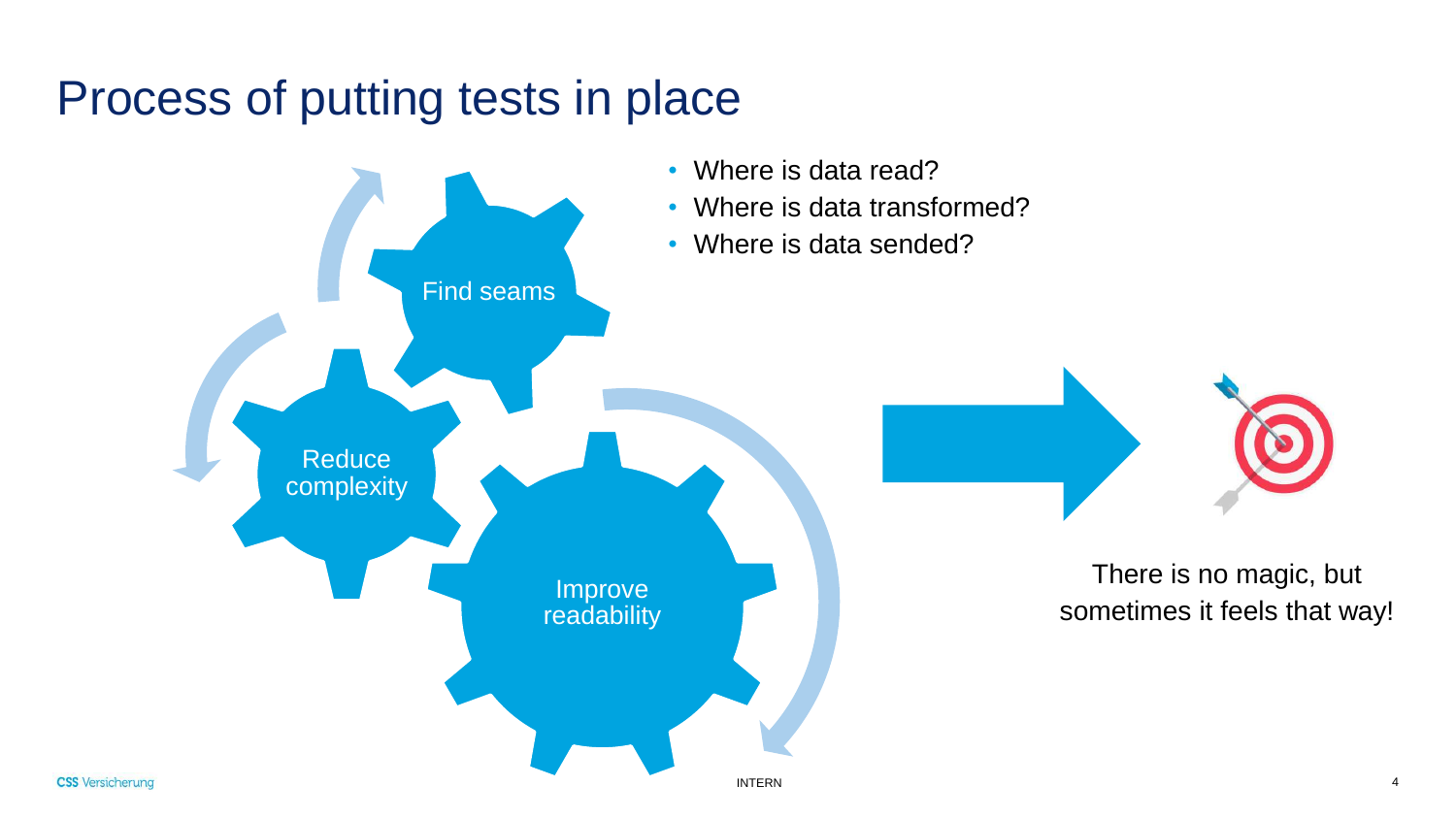# My top list

### 1. break out method object or primitivize parameter

- smaller chunks are easier to test
- 2. extract and override factory method
	- hardcoded dependency pattern is often used
- 3. peel and slice functional parameter
	- «elegant» way to solve, but need's more practice

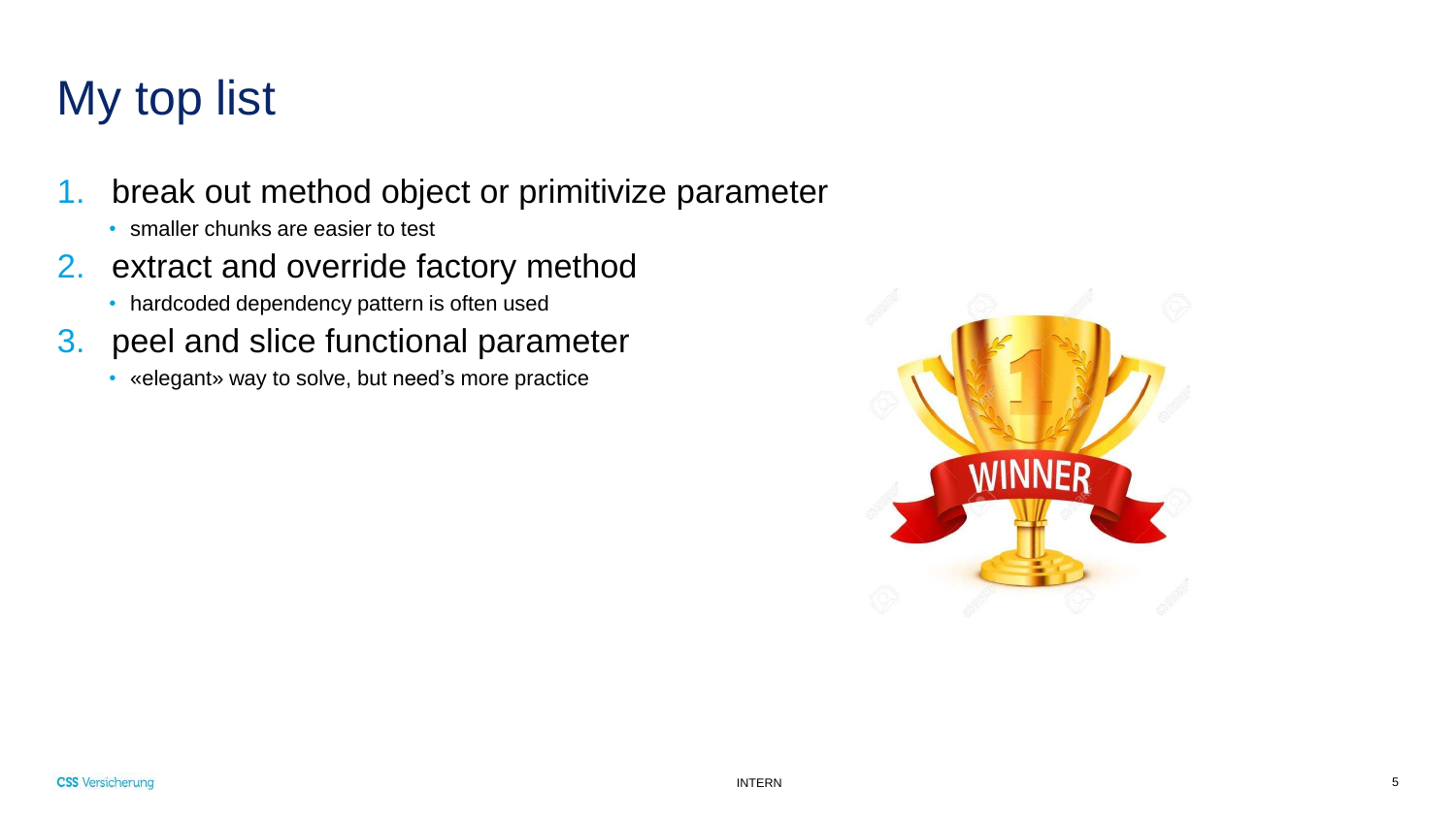## Experimenting with mutation tests

#### • Goal

- PiTest, how easy to enable?
- Are the results help to find gaps?

**vs**



- PiTest on simple «only mapping» service (deckungssuche)
- Result:

**CSS** Versicherung

• found mutation problems on producer class

- PiTest on aggregat class with complex time range calculation and state (G365)
- Result:
	- found many mutation problems (>300 for 4 classes)

- I don't recommend to use PiTest to find gaps in tests
- In my opinion it's too difficult to find conclusions
- There is more effect, if you and your team think together about edge cases
- What are your experiences and recommendations?

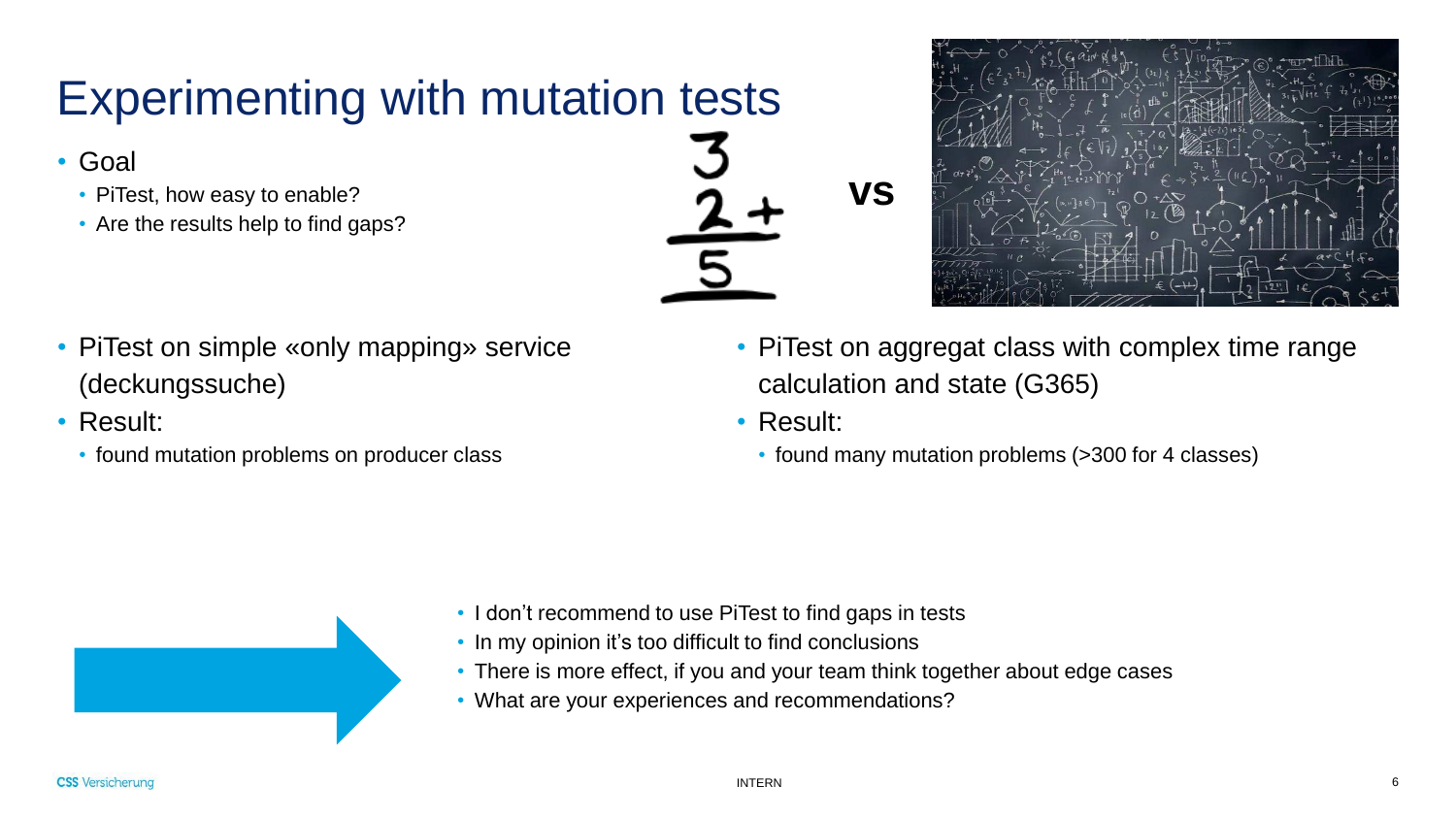## Conclusion / Learning

- We are often focused on using mockito and blind something else
	- I'll try to use the new technics, must be aware of patterns
	- before writing massive mocks, maybe separation of concerns makes your life easier
- Functional parameters are a nice solution.
	- I definitively need more experience
- We should more often lock behaviour before refactoring
- Don't fear any beast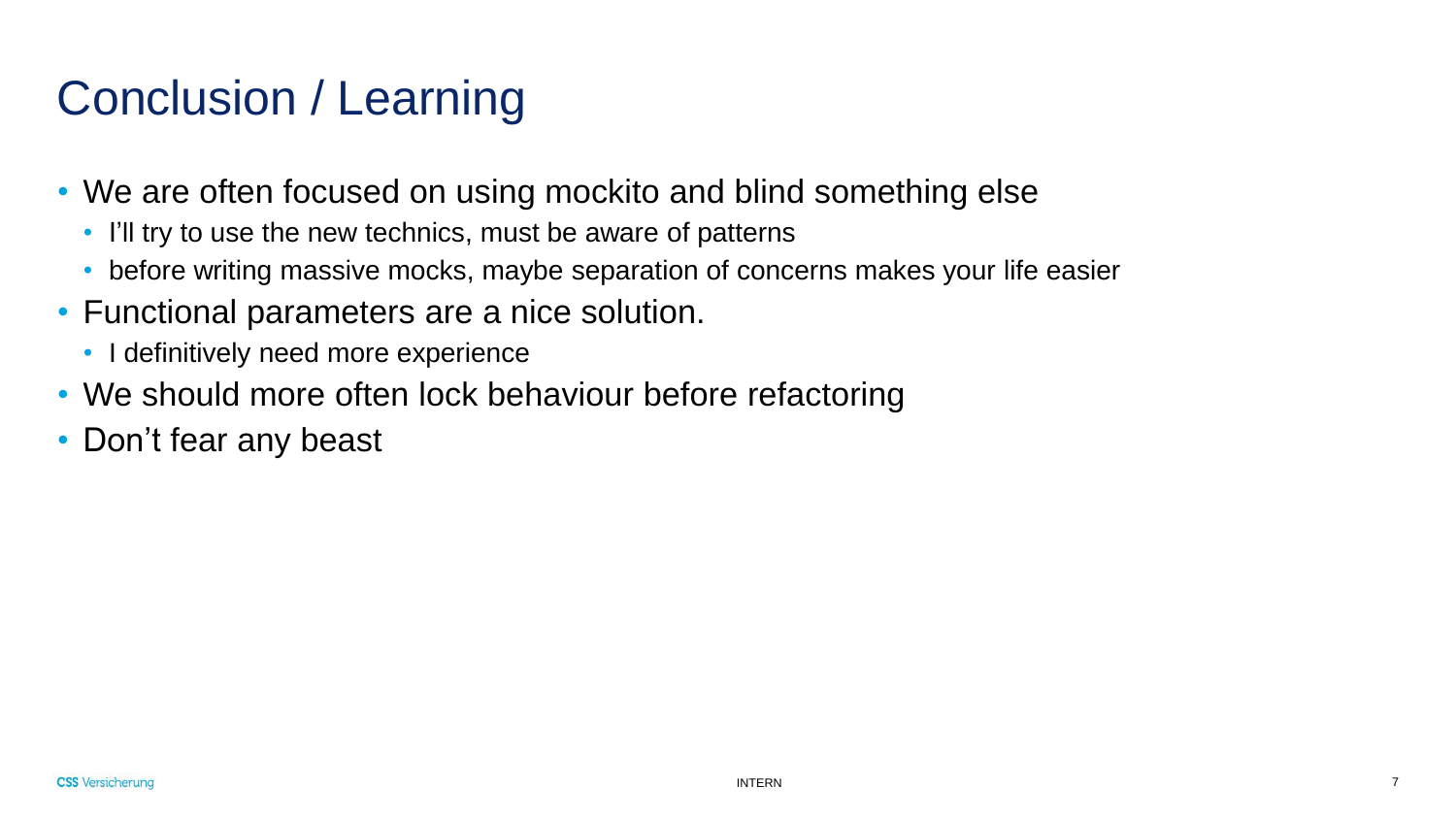Thank you!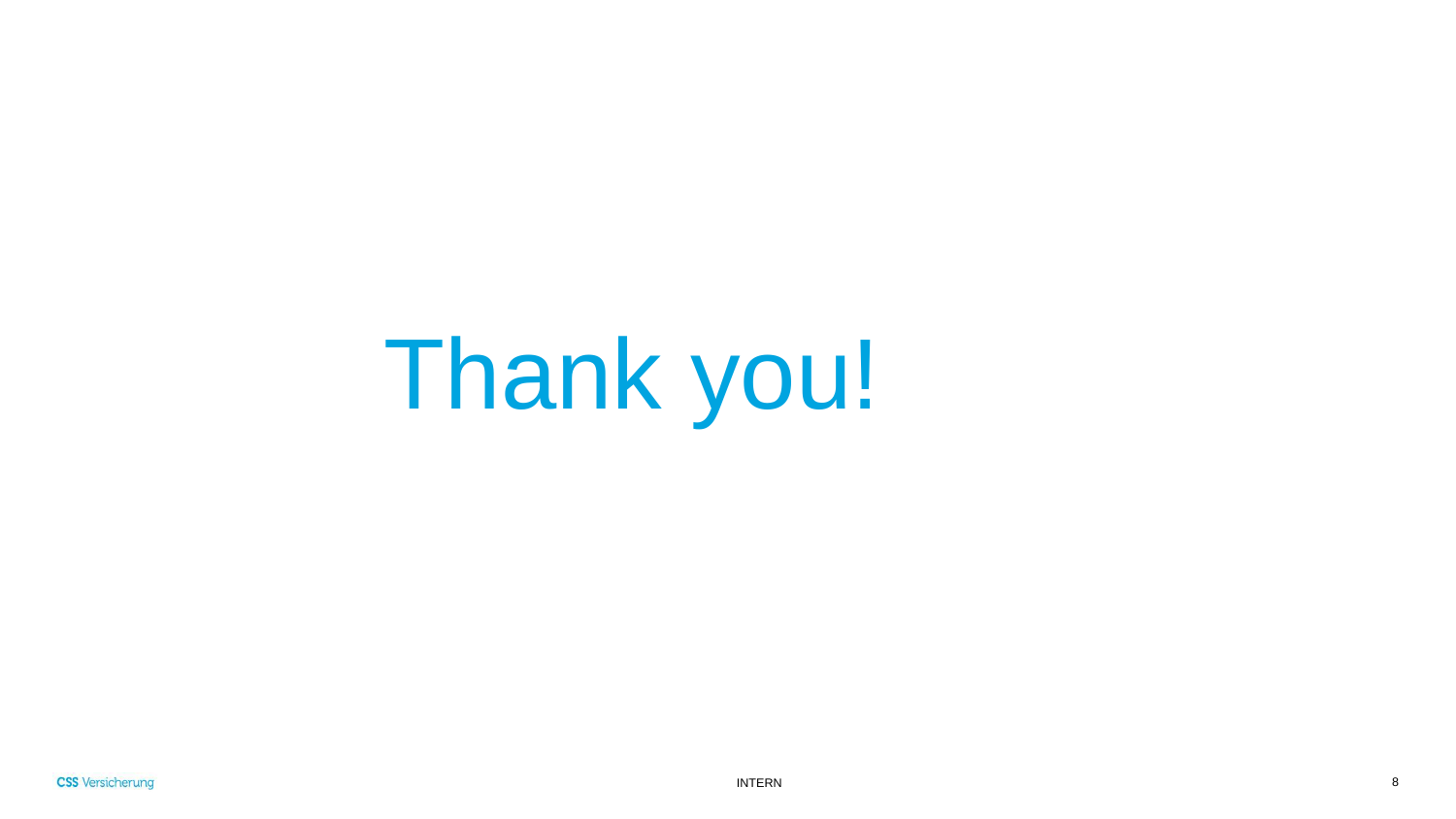## Literature & References

- <https://spider-slacklines.com/images/slackline/highline.jpg>
- <https://monzo.com/static/images/blog/2018-07-10-making-quarterly-goals-public/q3-goals-blog.png>
- [https://s3.amazonaws.com/viking\\_education/web\\_development/prep\\_engineering/complex\\_problem\\_small.jpg](https://s3.amazonaws.com/viking_education/web_development/prep_engineering/complex_problem_small.jpg)
- https://lh3.googleusercontent.com/proxy/nVbr4JhWy8-QOIZf7kl6XrdDTF6nh5fAyuUtr-iOmM1WVkW1ZfEHBsIfLbEC9nd90dUzht3k\_NsZfqUS3HsiHiOmK6elFexXJCk
- <https://previews.123rf.com/images/hobbitfoot/hobbitfoot1907/hobbitfoot190702712/128498050-realistic-golden-trophy-with-winner-ribbon-vector-illustration.jpg>